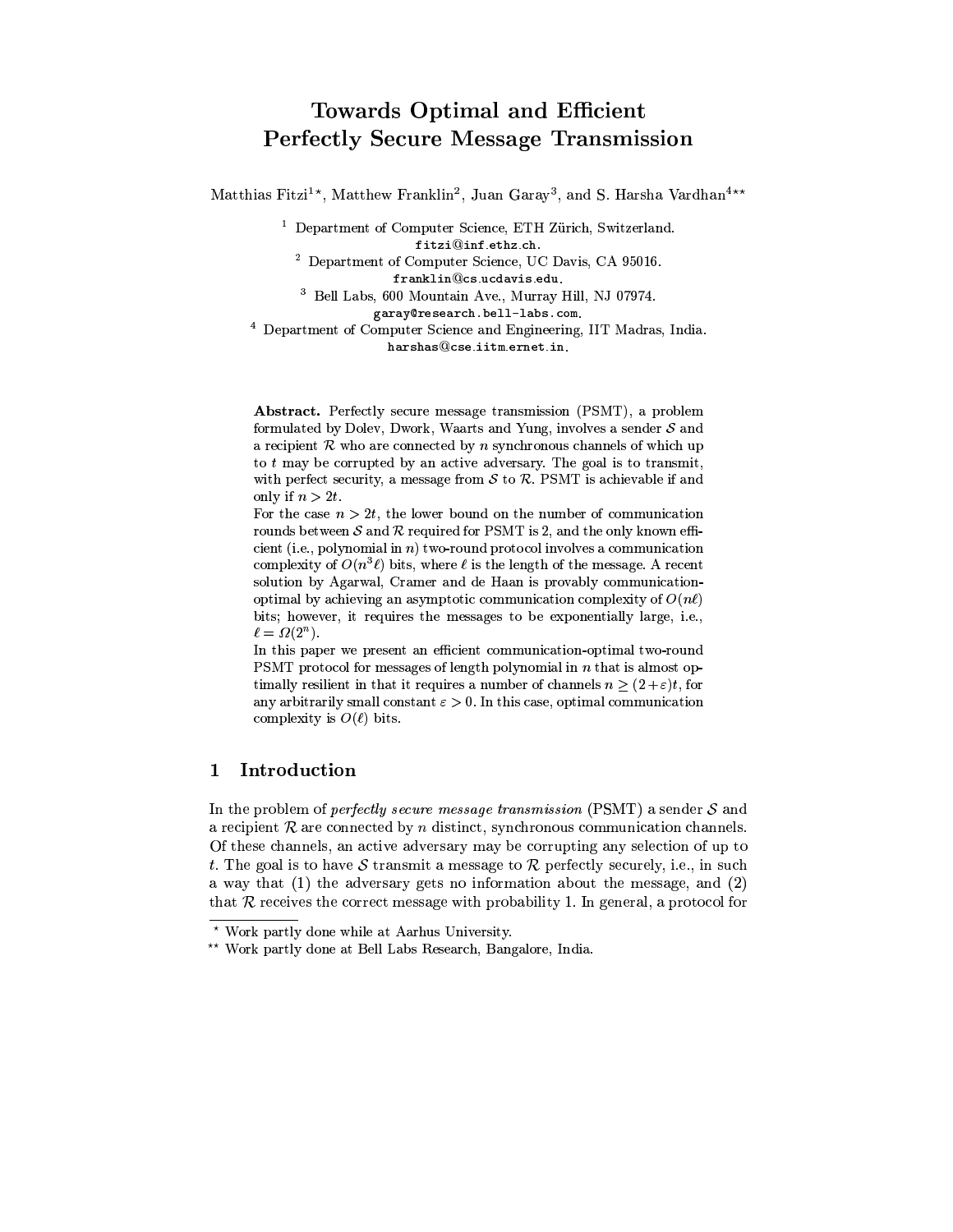PSMT requires multiple communication exchanges—rounds—between S and R, for example, to first agree on a one-time pad before having the padded message transmitted from  $S$  to  $R$ .

PSMT was introduced by Dolev, Dwork, Waarts and Yung in [8]. Their main result is that PSMT is achievable if and only if  $n > 2t$ . For this particular bound, they also showed that two communication rounds are necessary and sufficient in order to achieve PSMT (i.e., a communication flow from R to S, and then a flow from S to R). However, their protocol to achieve this bound is inefficient as it involves an exponential (in n) computation and communication overhead. In [17], Sayeed and Abu-Amara gave polynomial-time two-round protocol that requires a communication complexity of  $O(n^3\ell)$  bits, where  $\ell$  is the length of the message to be transmitted. More recently, Srinathan, Narayanan and Rangan [18] showed that, in order to achieve two-round PSMT,  $\Omega(n\ell)$  bits must be communicated. This lower bound has been matched by the protocol by Agarwal, Cramer and de Haan [1], at the price, however, of requiring messages of length exponential in  $n$ . In [16], Patra, Choudhary, Srinathan and Rangan show that by using one additional round (i.e., three rounds in total), this communication bound can be achieved with polynomial message length.

Our contributions. In this paper, we present an efficient two-round protocol for PSMT with optimal communication complexity that works for messages of length polynomial in n. The protocol works for any parameterization of  $n \geq$  $(2+\varepsilon)t$ , where  $\varepsilon > 0$  is a fixed but arbitrarily small constant—i.e., the protocol is almost optimally resilient. Note, however, that our protocol is optimally resilient with respect to the communication complexity we achieve:  $O(\ell)$ , where  $\ell$  is the length of the message—as it follows from the lower bound in [18] that  $n =$  $2t + \Omega(t)$  is necessary in order to achieve communication complexity  $O(\ell)$  (in contrast to  $\Omega(n\ell)$  for the general case  $n > 2t$ .

Our protocol is derived from a modification of the communication-optimal one-round PSMT protocol for  $n > 3t$  in [17], and by applying a technique that we call *player virtualization*, which can be viewed as a very simple and constructive instantiation of so-called *Bracha assignments* [6], which are used to "amplify" the resilience of a distributed computation protocol while preserving some of its other properties. (We describe this technique in more detail below.)

Additionally, we also show a tight bound on the communication complexity of one-round PSMT for  $n > 3t$ .

*The "player virtualization" technique.* The idea of creating virtual players whose behavior is simulated by the actions of groups of real players was introduced by Bracha in  $[6]$  in the context of Byzantine agreement  $[14]$ , in order to prove the existence of a randomized protocol for the problem for any  $n > (3 + \delta)t$ , where *n* is the total number of players, *t* is the number of faulty players, and  $\delta > 0$ is an arbitrary constant, running in expected  $O(\log n)$  rounds. The goal was to simulate Ben-Or's randomized distributed coin-flipping protocol [2], which required, for good performance, that the number of faulty players be at most  $O(\sqrt{n})$ —i.e., the effect of the simulation is to obtain a set of virtual players with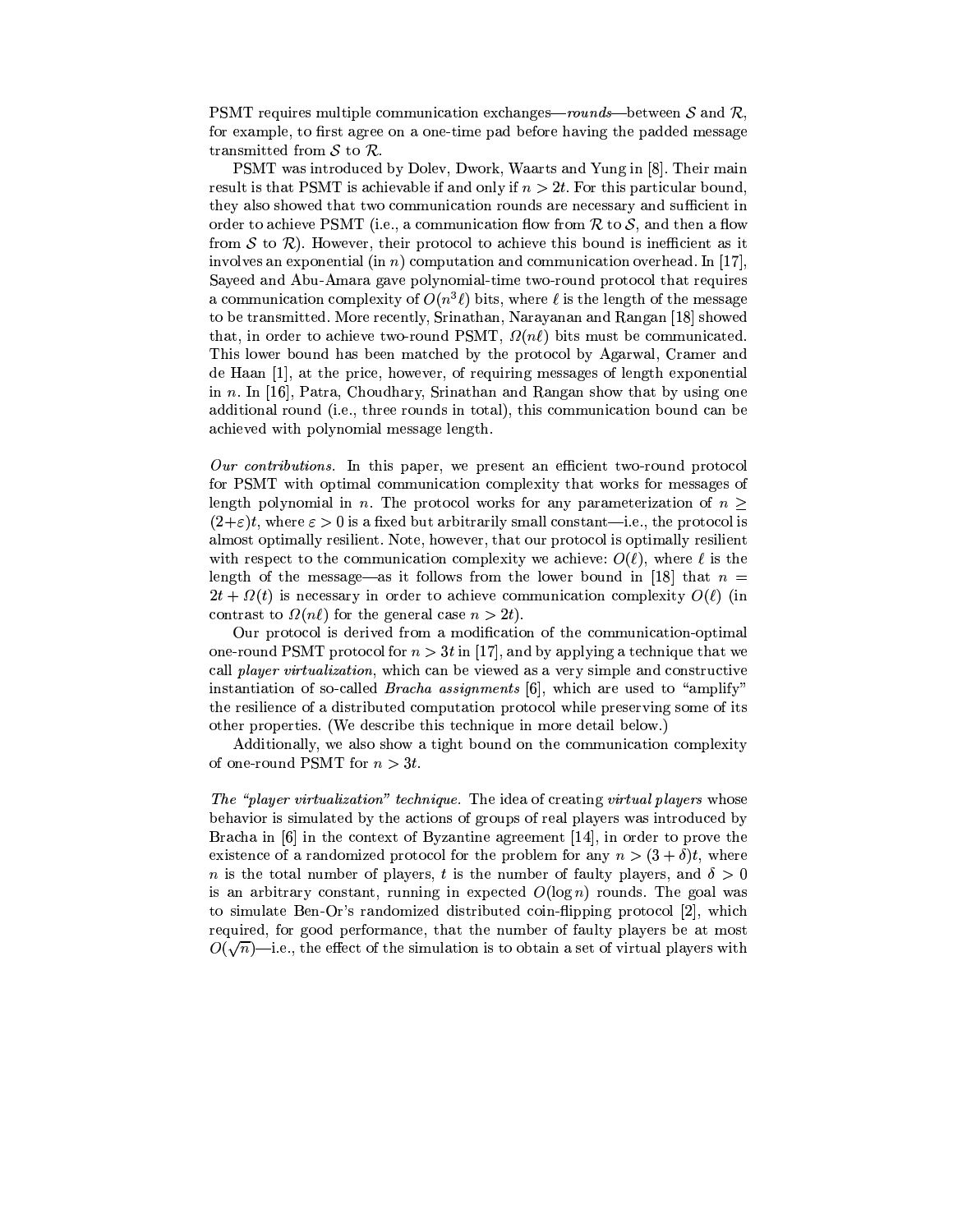

Fig. 1. The wire virtualization scheme for PSMT.

a lower corruption rate than in the original player set. While Bracha was able to prove the existence of such a protocol, the result is non-constructive.

A similar—but perhaps simpler—idea, also applied in the context of Byzantine agreement, is to partition the player set into smaller, non-overlapping "committees" (e.g.,  $[5, 7]$ ), with the goal of obtaining at least one out of the several subsets of players that maintains the global corruption ratio  $(t/n)$ . This approach, however, typically has the converse effect of the set of committees having a higher corruption rate than the original player set.

In the context of secure multi-party computation [19, 10], Hirt and Maurer [11] essentially applied player virtualization in order to reduce a generalizedadversary computation to threshold-adversary computations of a small size. Their construction, however, generally yields protocols with exponential (in  $n$ ) computation and communication complexities.

Constructive Bracha assignments have also been used for the leader election problem in the full information model  $[15, 20]$ , and recently in order to reduce the communication (to polylogarithmic in n) required for the task [13] ([13] also studies "almost-everywhere agreement" [9] under reduced communication). At a high level, these constructions are based on expander graphs, and typically carry a probability of error. We elaborate more on this type of approach in Section 5.

We now give a high-level description of how we apply player (more precisely, "wire") virtualization to PSMT. Recall that we are given S and R who are connected by  $n$  wires of which  $t$  might be corrupted by the adversary. We first observe the following facts about PSMT:

- 1. For any  $N \geq 3(T + \delta)$ , where  $\delta > 0$  is a constant and N denotes the total number of wires and  $T$  the number of possibly corrupted wires, there is a one-round PSMT protocol  $\Pi_1$  with constant communication overhead. Such a protocol is described in Section 3.1.
- 2. For any  $\nu > 2\tau$ , where  $\nu$  denotes the total number of wires and  $\tau$  the number of possibly corrupted wires, there is a two-round PSMT protocol  $\Pi_2$  that is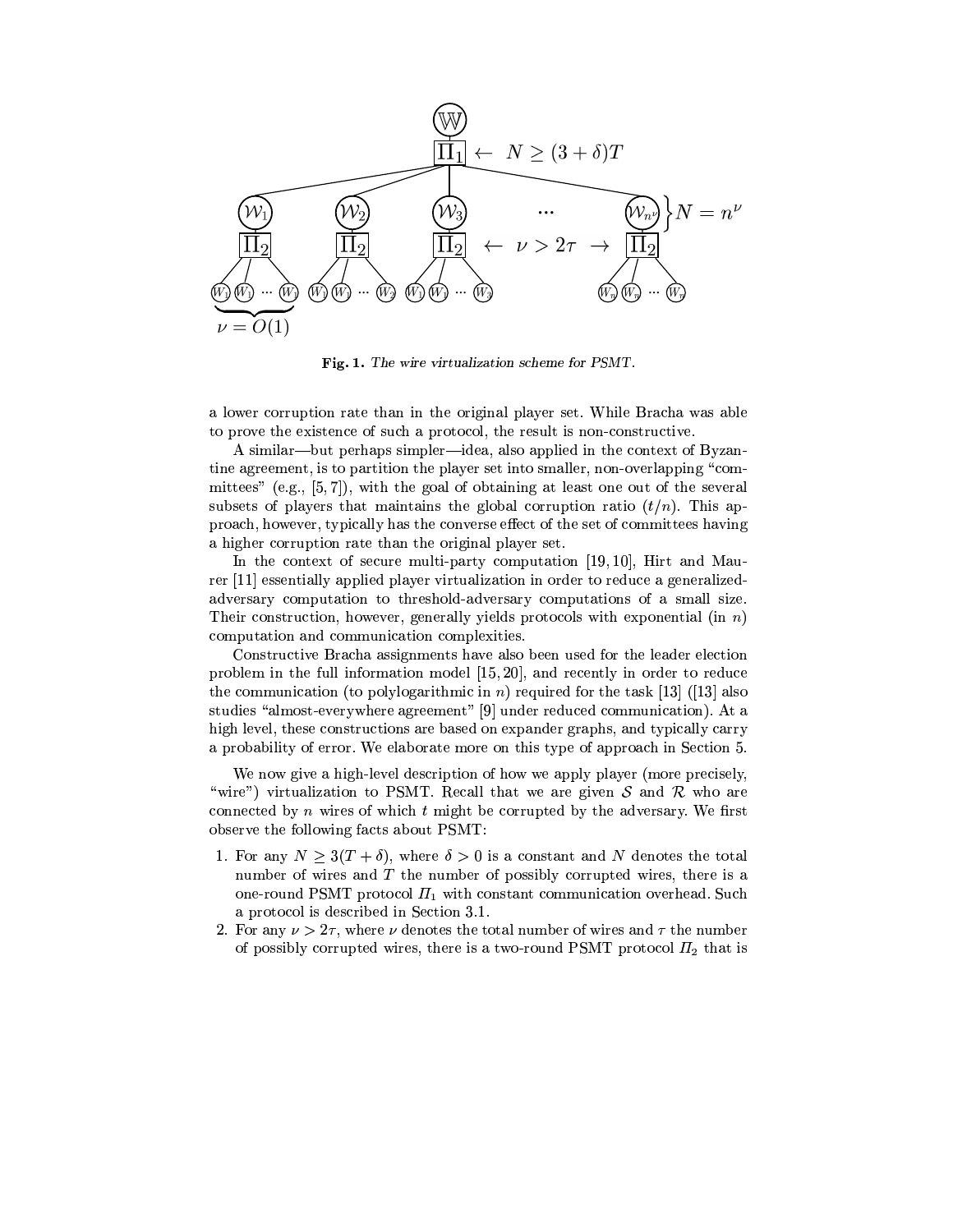communication-optimal but requires messages of exponential size in  $\nu$ . This is the protocol in  $[1]$ .

The basic idea now is to run an instance of protocol  $\Pi_1$  wherein the N wires are simulated by instances of protocol  $\Pi_2$  among different selections of  $\nu$  wires. In particular, we can apply protocol  $\Pi_2$  to any subset of  $\nu < n$  physical wires. If a strict minority of the wires happens to be corrupted then the resulting protocol will simulate an uncorrupted "virtual wire;" if not, then the virtual wire will behave like a corrupted physical wire. As a result, such a virtual wire can now be abstractly used as an additional wire by a "higher-level" PSMT protocol.

Our goal is to generate N virtual wires with the help of protocol  $\Pi_2$  such that, independently of which t physical wires are corrupted, at most  $T \le N/(3 + \delta)$ of the virtual wires can act as if they were corrupted. Once we achieve this, we can simply apply protocol  $\Pi_1$  on the set of N virtual wires. As can be easily seen, this construction preserves round complexity 2. However, in order to also maintain poly(n) efficiency when running the protocols  $\Pi_1$  and  $\Pi_2$ , we need the additional constraints  $N = \text{poly}(n)$  and  $\nu = O(\log n)$ .

We meet these constraints by choosing  $\nu = O(1)$  and having each possible set of  $\nu$  physical wires (including repetitions) simulate a different virtual wire, resulting in  $N = n^{\nu}$ . The approach is depicted in Figure 1. As we show in the sequel, it turns out that this construction works for any parameterization of  $n \geq (2 + \varepsilon)t$ , where  $\varepsilon = \Omega(1)$ ; i.e., round-optimal, bit-optimal and efficient PSMT with almost optimal resiliency can be achieved in this way.

*Organization of the paper.* In the next section we present the model and the definition of the PSMT problem. We dedicate Section 3 to the treatment of the one-round case. We first present an efficient PSMT protocol for  $n > 3t$ wires which, as we also show, has optimal communication overhead. Design and analysis of the virtualization construction yielding our main result are presented in Section 4. We conclude in Section 5 with some optimization considerations and final remarks.

#### $\boldsymbol{2}$ **Model and Definitions**

Sender S and recipient R are connected by n distinct synchronous channels ("wires")  $W_1, W_2, \ldots, W_n$ . An adversary A may select up to t of the n wires and corrupt them actively, i.e.,  $A$  may eavesdrop on the selected wires as well as change the messages being sent on them. The adversary is assumed to be computationally unbounded. Furthermore, the adversary is assumed to be *adaptive*, i.e., it can adaptively decide on which further wires to corrupt at any point during the protocol — but "non-mobile," i.e., the adversary is not allowed to have corrupted any more than  $t$  different wires by the end of the protocol, overall.

**Definition 1.** A protocol between  $S$  and  $R$ , based on local computation and communication via the network described above, achieves perfectly secure message transmission (PSMT) if it transmits a message from S to R such that the following two conditions are satisfied: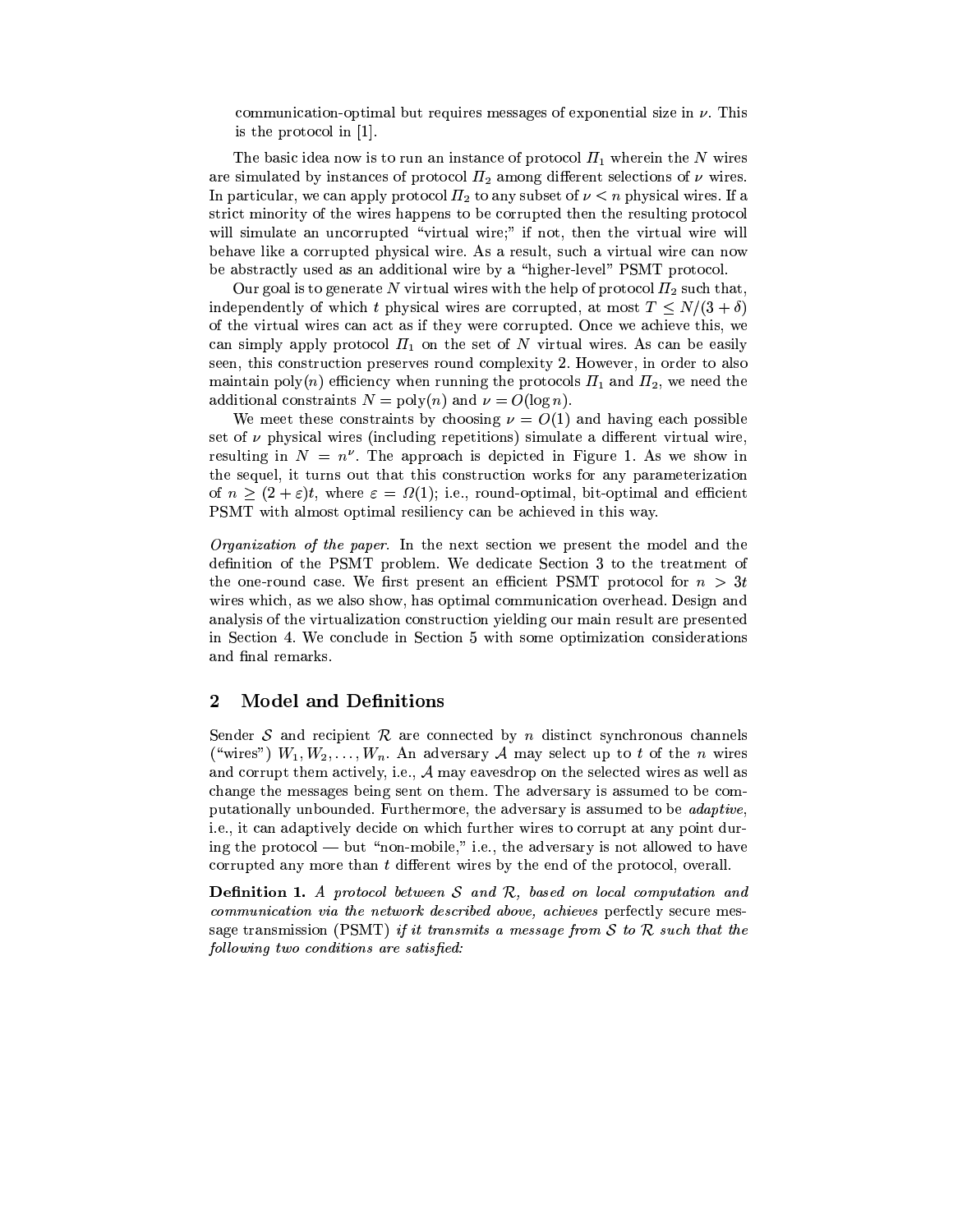## Protocol 1-PSMT $(n, t, m)$

Given a message  $m = [m_1 m_2 ... m_k]$   $(k = n - 3t)$ , the sender S randomly forms a polynomial  $f(x)$  of degree at most  $d = (n - 2t - 1)$  by choosing its coefficients as follows:

$$
\text{coeff}(x^i) = \begin{cases} m_{i+1}, & \text{if } 0 \le i < k, \\ c_{i-k}, & \text{if } k \le i < (k+t), \end{cases}
$$

where the  $c_{i-k}$ 's are chosen uniformly at random from F.

- On wire  $W_j$ ,  $1 \leq j \leq n$ , the sender S sends the share  $r_j = f(\alpha^{j-1})$ , where  $\alpha$  is a generator of the multiplicative group of F.
- The recipient R uses the Welch-Berlekamp decoding algorithm [4] on the received values in order to obtain the message.



PRIVACY: A does not get any information about the message being transmitted. CORRECTNESS:  $\mathcal R$  gets full information about the message transmitted by  $\mathcal S$ ; *i.e.*,  $R$  learns the message with probability 1.

In the sequel, and without loss of generality, we assume that the messages are taken from a finite field  $\mathbb F$  with  $|\mathbb F| > n$ .

We define the *bit-communication complexity* (or, *communication complexity*) for short) of a PSMT protocol to be the total number of bits being communicated between  $S$  and  $R$ . For convenience, we also define the *communication overhead*.  $\Lambda$ , as the total number of bits communicated by the protocol divided by the length of the message. The round complexity of a PSMT protocol is its number of subsequent communication rounds between  $S$  and  $R$ . In particular, a oneround PSMT protocol consists of a synchronous flow of communication on the wires from  $S$  to  $R$ , and a two-round PSMT protocol has a synchronous flow from R to S followed by a synchronous flow from S to R.

#### One-Round PSMT with Low Communication Overhead 3

In this section, we extend the one-round PSMT protocol in [8, 17] for  $n = 3t+1$  to handle any  $n > 3t$  with low communication overhead—in fact, exactly  $A = \frac{n}{n-3t}$ . which, as we also show, is optimal for this case.

#### Protocol 1-PSMT  $3.1$

At a high level, the PSMT protocols in [8,17] hide the message to be transmitted using the approach in [3] of verifiable secret sharing (VSS) over a finite field  $\mathbb F$ using Reed-Solomon codes. In contrast to their solutions, instead of hiding the message in one single coefficient of the polynomial, we split the message into "pieces" and assign each piece to a separate coefficient, and correspondingly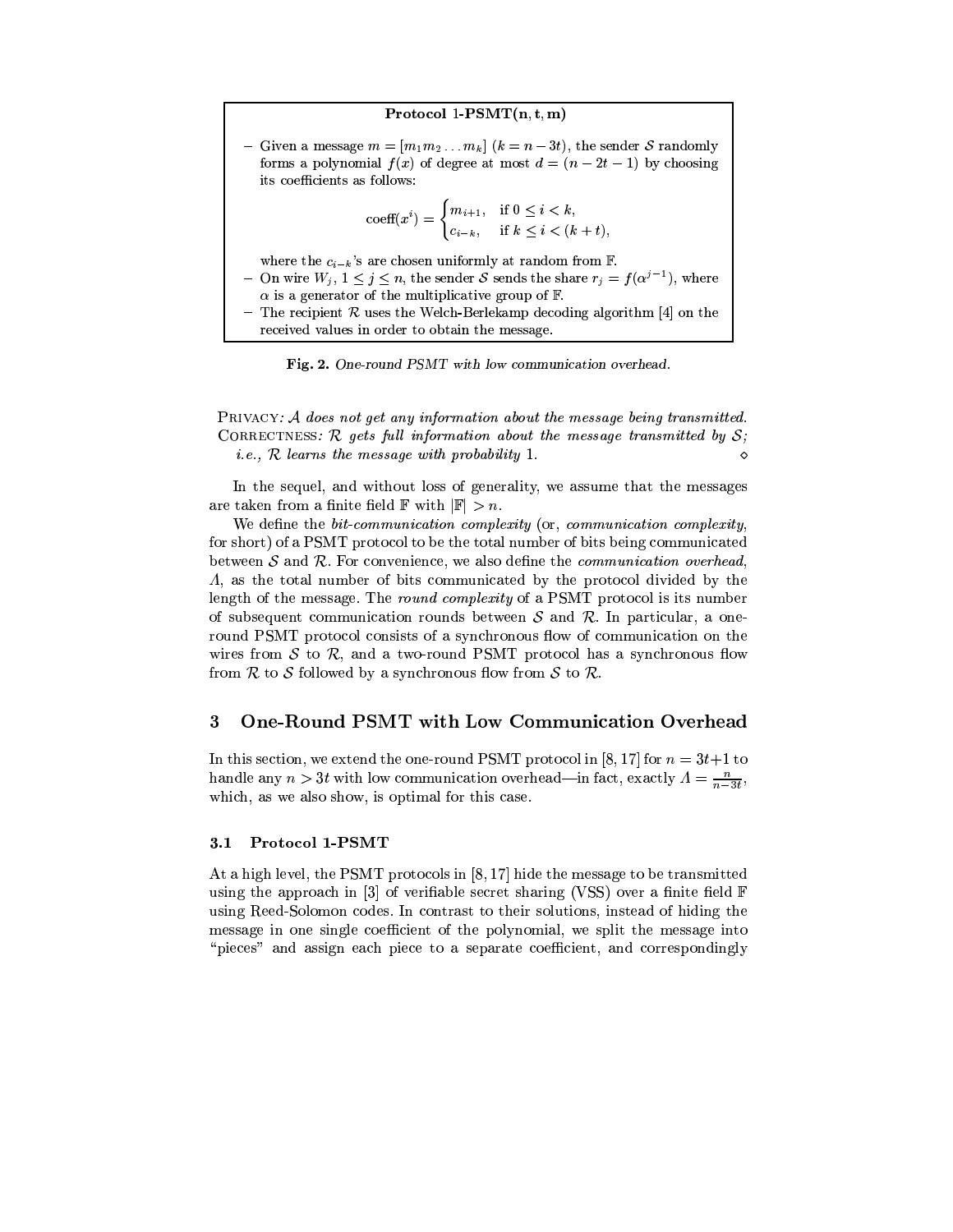increase the degree of the polynomial. Effectively, this allows us to hide  $n-3t$ different field elements in one VSS instance.

In more detail, assuming an adequate field size<sup>5</sup>, the message is interpreted as a sequence of  $k = n - 3t$  field elements, and transmitted using the protocol of Figure 2. We are able to show:

**Theorem 1.** Protocol 1-PSMT $(n, t, m)$  is a one-round PSMT protocol for any  $n > 3t$  with communication overhead  $\Lambda = \frac{n}{n-3t}$ 

Proof (sketch).

- CORRECTNESS: Since  $n > d + 2t$ , R can decode the complete polynomial. compute the low-degree coefficients  $m_i$ ,  $1 \leq i \leq k$ , and extract the full message  $m$ .
- PRIVACY: Since  $f(x)$  is of degree  $d = t + (k-1)$ , any t shares of the form  $f(\alpha^j)$ are independent from the k coefficients  $m_i$ . Thus, A gets no information about  $m$ .
- COMMUNICATION OVERHEAD: The protocol communicates  $n$  field elements in order to transmit a secret message consisting of  $k = n - 3t$  field elements. Thus, the communication overhead of the protocol is  $A = \frac{n}{n-3t}$  $\Box$

The following corollary will be useful for our main virtualization result in Section 4.

Corollary 1. One-round PSMT with constant communication overhead is possible for  $n = (3 + \delta)t$ , for any constant  $\delta > 0$ .

As we now show, the communication overhead of our one-round PSMT protocol is in fact optimal. The reader intrigued by the use of 1-PSMT in our virtualization scheme is invited to proceed directly to Section 4.

#### $3.2$ Communication lower bound for one-round PSMT

In [18], Srinathan, Narayanan and Rangan established a lower bound on the communication overhead (of  $A \geq \frac{n}{n-2t}$ ) for two-round PSMT. In this section we show a lower bound of  $\Lambda \geq \frac{n}{n-3t}$  for one-round PSMT when  $n > 3t$ . Note that one-round PSMT is impossible if  $n \leq 3t$ .

**Theorem 2.** Any one-round PSMT protocol for  $n > 3t$  wires requires communication overhead  $\Lambda \geq \frac{n}{n-3t}$ .

*Proof.* Let M be the message space from where the sender  $S$ 's message is drawn. Let  $\mathbf{T}_{i}^{m}$  denote the set of all possible transmissions that can occur on wire  $W_i \in \{W_1, \ldots, W_n\}$  when S transmits message m. Furthermore, for  $j \geq i$ , let  $\mathbf{M}_{i,j}^m \subseteq \mathbf{T}_i^m \times \mathbf{T}_{i+1}^m \times \cdots \times \mathbf{T}_j^m$  denote the set of all possible transmissions that can occur on the wires in  $\{W_i, W_{i+1}, \ldots, W_j\}$  when S transmits message m. Finally,

<sup>&</sup>lt;sup>5</sup> Alternatively, we would first split the message into blocks, and then transmit each block separately.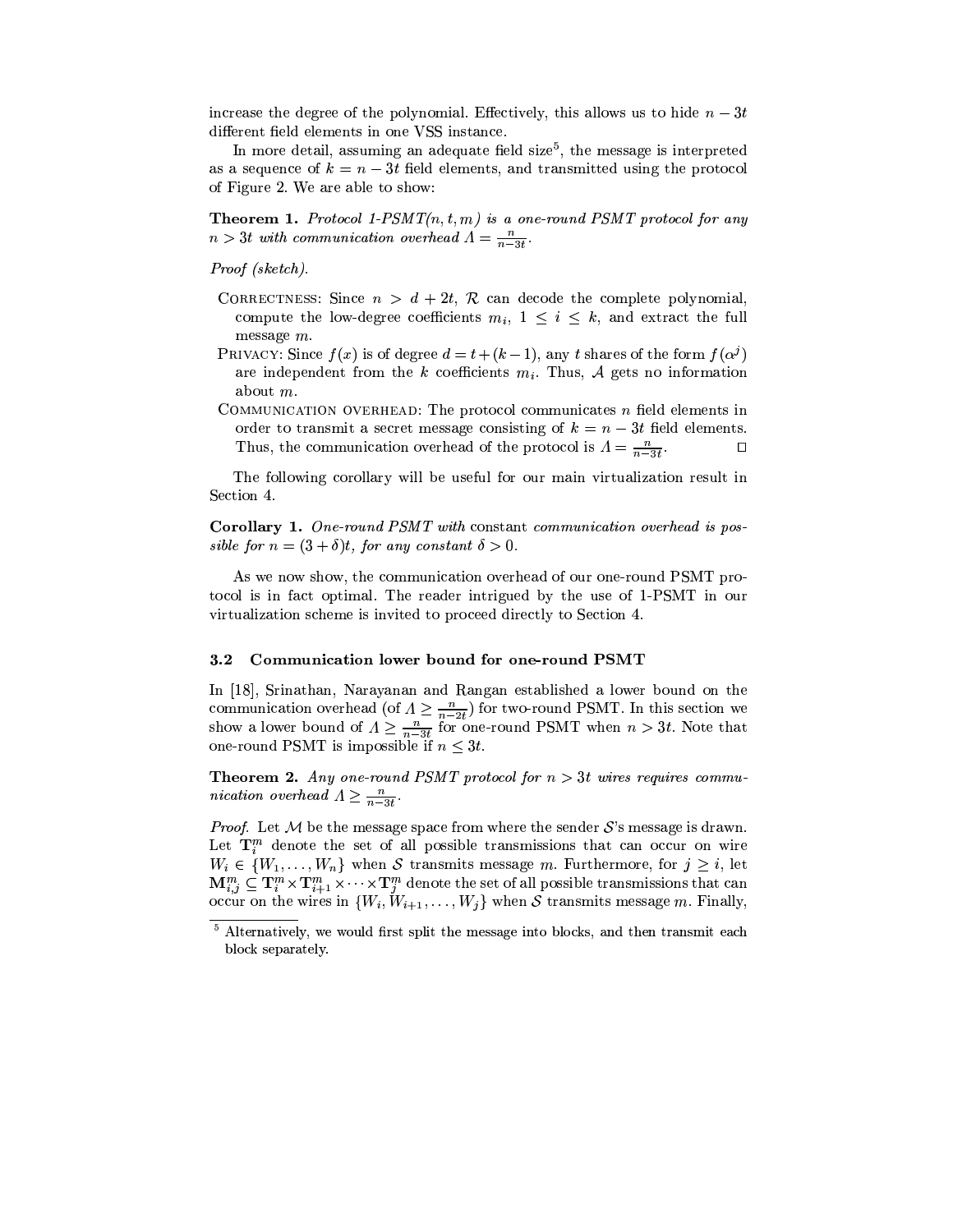let  $\mathbf{M}_{2t+1,n} = \bigcup_{m \in \mathcal{M}} \mathbf{M}_{2t+1,n}^m$ , and  $\mathbf{T}_i = \bigcup_{m \in \mathcal{M}} \mathbf{T}_i^m$ , and let us call  $\mathbf{T}_i$  the capacity of wire  $W_i$  and  $\mathbf{M}_{k,\ell}$  the capacity of the set of wires  $\{W_k, W_{k+1}, \ldots, W_{\ell}\}$ .

Consider any one-round PSMT protocol for  $n > 3t$ . Perfect privacy requires that the transmissions on any  $t$  wires be independent of the message. Thus, for any two messages  $m_1, m_2 \in \mathcal{M}$  it must hold that

$$
\mathbf{M}^{m_1}_{2t+1,3t}=\mathbf{M}^{m_2}_{2t+1,3t}\,\,.
$$

(The above must hold for any selection of t wires; we focus on the set  $\{W_{2t+1}, \ldots,$  $W_{3t}$ } for simplicity.) Furthermore, perfect correctness implies that the (uncorrupted) transmissions on any  $n-2t$  wires must uniquely determine the message. Thus, it must also hold that

$$
\mathbf{M}_{2t+1,n}^{m_1} \cap \mathbf{M}_{2t+1,n}^{m_2} = \emptyset.
$$

Since  $\mathbf{M}_{2t+1,3t}^m$  may be the same for every message m, it follows that

$$
\prod_{i=3t+1}^n |\mathbf{T}_i| \geq |\mathbf{M}_{3t+1,n}| \geq |\mathcal{M}| \; .
$$

Let  $d = n - 3t$ . More generally, the above inequality holds for any selection of d wires  $\mathcal{D} \subset \{W_1, W_2, \ldots, W_n\}, |\mathcal{D}| = d$ , i.e.,  $\prod_{W_i \in \mathcal{D}} |\mathbf{T}_i| \geq |\mathcal{M}|$ , and in particular it holds for every selection  $\mathcal{D}_k = \{W_{(kd+1) \mod n}, W_{(kd+2) \mod n}, \ldots\}$  $W_{(kd+d) \mod n}$ , with  $k \in \{0, 1, ..., n-1\}$ .

If we consider all sets  $\mathcal{D}_k$  separately, then each wire is accounted for exactly d times. Thus, the product of the capacities of all  $\mathcal{D}_k$  yields the capacity of the full wire set to the d-th power, and since each  $\mathcal{D}_k$  has capacity at least  $|\mathcal{M}|$ , we get

$$
|\mathcal{M}|^n \leq \prod_{k=0}^{n-1} \prod_{W_j \in \mathcal{D}_k} |\mathbf{T}_j| = \left(\prod_{i=1}^n |\mathbf{T}_i|\right)^d,
$$

and therefore

$$
A \ge \frac{\sum_{i=1}^{n} log|\mathbf{T}_{i}|}{log|\mathcal{M}|} \ge \frac{n}{d} = \frac{n}{n - 3t}
$$

 $\Box$ 

### 4 Communication-Optimal Two-Round PSMT for  $n \geq (2 + \varepsilon)t$

In this section, we use wire virtualization and protocol 1-PSMT from the previous section to construct our new two-round PSMT protocol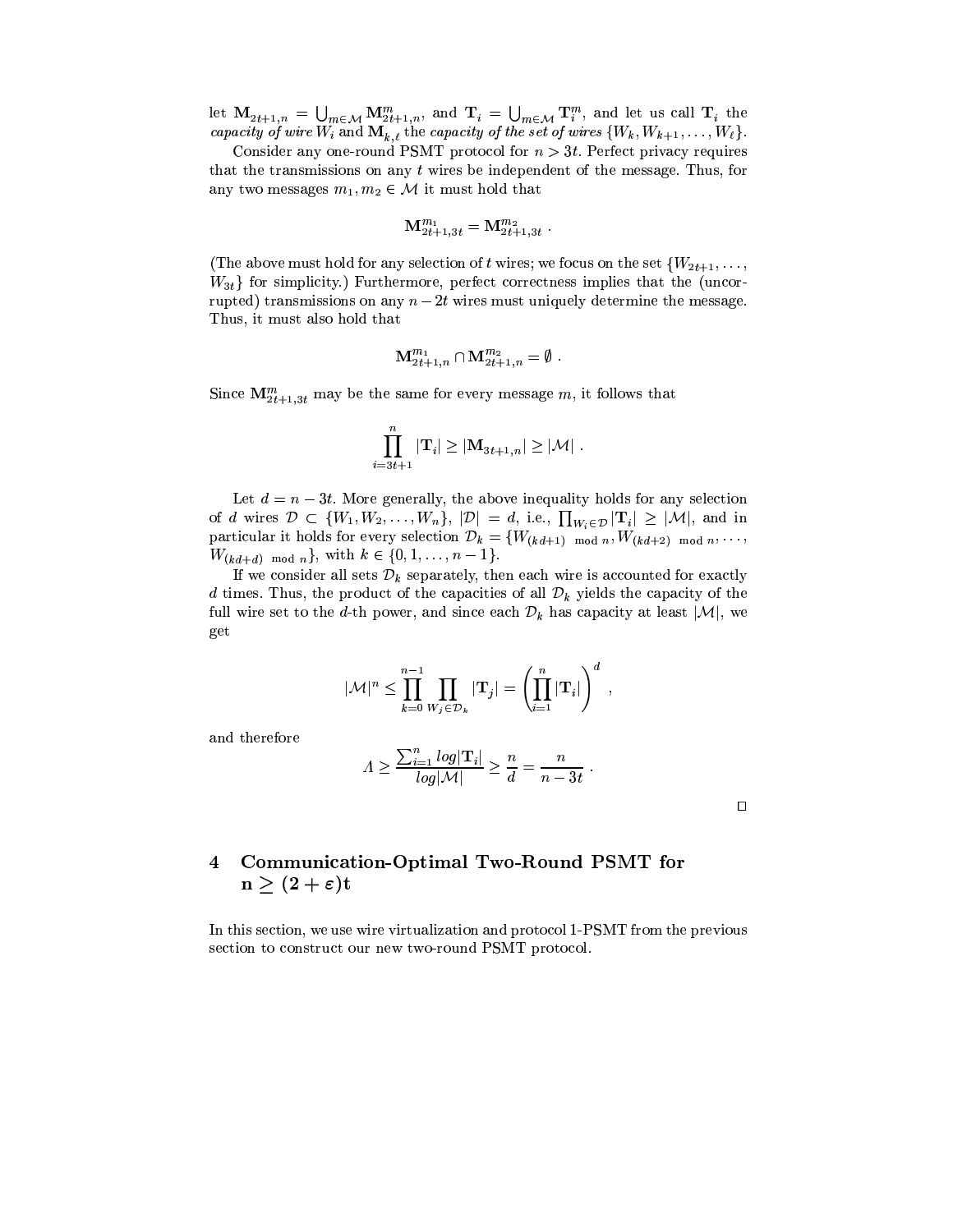#### 4.1 The wire virtualization construction

Let  $n \ge (2+\varepsilon)t$  for some  $\varepsilon > 0$ . Let  $\Pi_2$  be the communication-optimal (but inefficient) two-round PSMT protocol in [1] (or even the communication-suboptimal protocol in [17]) for  $\nu$  wires tolerating  $\tau = \left|\frac{\nu-1}{2}\right|$  corrupted wires, where  $\nu =$  $O(1)$  ( $\nu$  will be quantified later, based on the analysis below). Choosing  $\nu = O(1)$ implies that protocol  $\Pi_2$ 's communication overhead is constant, and thus that  $\Pi_2$  is communication-optimal.

Further, let  $\Pi_1$  be 1-PMST, the communication-optimal one-round protocol from Section 3.1 for N wires tolerating  $T \n\t\leq \frac{N}{3+\delta}$  corrupted wires for some fixed constant  $\delta > 0$  (where  $N = n^{\nu}$ ; see below).

We start by forming all  $N = n^{\nu}$  possible virtual wires  $W_1, \ldots, W_{n^{\nu}}$  involving v wires from the set of real wires  $W = \{W_1, \ldots, W_n\}$ , allowing repetitions. We call this collection of virtual wires  $W, W = \{W_1, \ldots, W_{n^{\nu}}\}.$  We can apply protocol  $\Pi_2$  to any element of W with the effect that it will achieve PSMT as long as at most  $\tau = \lfloor \frac{\nu-1}{2} \rfloor$  of the involved real wires are actually corrupted. We thus call a virtual wire *correct* when it involves at most  $\tau$  corrupted real wires and *corrupted* otherwise. Let T be the number of corrupted virtual wires in  $W$ .

Our goal now is to find a constant  $\nu$  such that of all  $N = n^{\nu}$  possible virtual wires out of W, at most  $T = \frac{N}{3+\delta}$  are corrupted. This will then allow us to apply one-round protocol  $\Pi_1$  to the N virtual wires where, in turn, every virtual wire is simulated by the two-round protocol  $\Pi_2$  (see Figure 1). The analysis in the next section will yield constant  $\nu$ .

#### 4.2 Virtualization analysis

We consider the following random experiment in order to give a (deterministic) estimation on the ratio of corrupted virtual wires.

Let  $\nu$  be fixed. Let p be the probability that, picking one of the  $N = n^{\nu}$ possible  $\nu$ -tuples of *n* real wires uniformly at random, the respective virtual wire is corrupted. If this probability is at most  $\frac{T}{N} = \frac{1}{3+\delta}$  then, clearly, at most  $T = \frac{N}{3+\delta}$  virtual wires are corrupted — which is tolerated by protocol  $\Pi_1$ .

For this, we consider random variable  $X \in \{0, \ldots, \nu\}$  denoting the number of corrupted wires in the selection. Let  $P$  be the probability distribution induced by the following random experiment: pick a wire out of  $W$  uniformly at random. repeat this  $\nu$  times, and let the resulting selection of wires form a tuple of size  $\nu$  (i.e., a virtual wire).

Our goal is to show that there is a constant  $\nu$  such that  $p = Pr(X \ge \nu/2) \le$  $\bigcup_{3+\delta}$ , and thus, that the number of actual corrupted virtual wires in  $\Pi_1$  is at most  $T = \frac{N}{3+\delta}$ . We achieve this with help of the Chernoff bound (see Appendix A).

According to the process associated with  $P$ , let  $X_i$  be the 0-1 distributed random variable describing whether the  $i$ -th chosen wire is corrupted. Then  $X = \sum_{i=1}^{k} X_i$ . We demand

$$
\Pr\left(X \ge \frac{\nu}{2}\right) \le \frac{1}{3+\delta} \; .
$$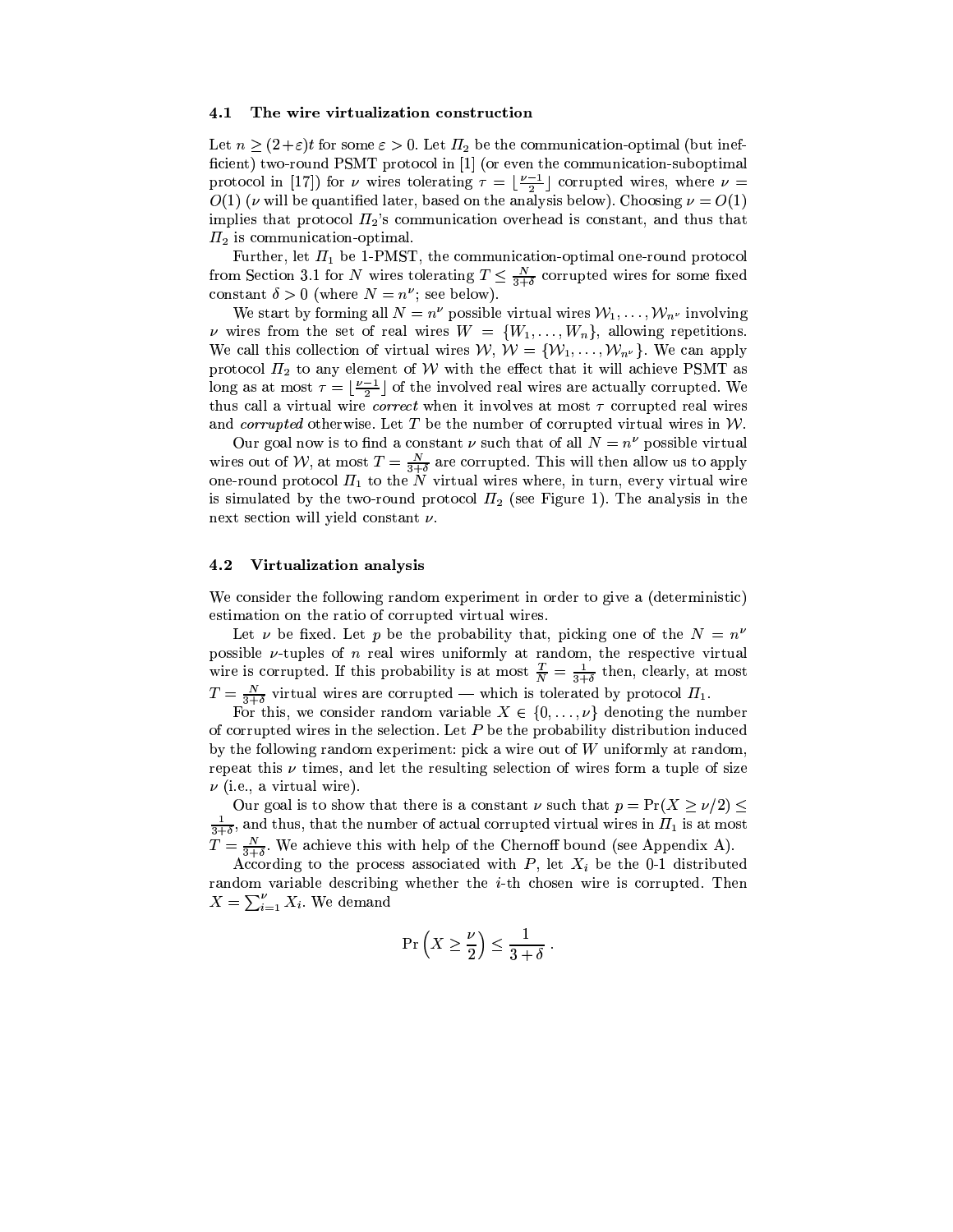Since, clearly, the random variables  $X_1, \ldots, X_{\nu}$  are independent, we can estimate this probability by the Chernoff bound (Equation 2) as

$$
\Pr\left(X \ge \frac{\nu}{2} = \lambda \,\mu\nu = \lambda \,\frac{\nu}{2+\varepsilon}\right) \le e^{-\frac{\nu}{2(2+\varepsilon)}(\lambda-1)^2} \quad \text{where} \quad \lambda = \frac{2+\varepsilon}{2} \,,
$$

and demand

$$
e^{-\frac{\nu}{2(2+\varepsilon)}(\lambda-1)^2}\leq \frac{1}{3+\delta}
$$

We thus require that

$$
\frac{\nu}{2(2+\varepsilon)}(\lambda-1)^2 = \frac{\nu}{8(2+\varepsilon)}\varepsilon^2 \ge \ln(3+\delta) ,
$$

which yields

$$
\nu \ge \left\lceil \frac{8\ln(3+\delta)(2+\varepsilon)}{\varepsilon^2} \right\rceil , \tag{1}
$$

obtaining a lower-bound estimation on  $\nu$  depending on constants  $\varepsilon$  and  $\delta$ , where  $\varepsilon$  is an input parameter and  $\delta$  is any positive constant of free choice.

**Theorem 3.** The construction described above is a two-round PSMT protocol for any  $n \geq (2 + \varepsilon)t$ ,  $\varepsilon > 0$ , and has constant communication overhead, which is *optimal.* 

### Proof (sketch).

- CORRECTNESS AND PRIVACY. Correctness and privacy of the protocol follow from the above quantitative analysis and from the respective properties of protocols  $\Pi_1$  and  $\Pi_2$ .
- NUMBER OF ROUNDS. The top-level protocol  $\Pi_1$  is one-round and operates on virtual wires. Every virtual wire can be independently simulated in parallel by the two-round protocol  $\Pi_2$ . Thus, the resulting protocol involves two communication rounds.
- COMMUNICATION OVERHEAD. Protocol  $\Pi_2$  operates on  $\nu$  real wires. Since  $\nu = O(1)$ , the protocol has constant communication overhead. Protocol  $\Pi_1$  operates on  $N = n^{\nu}$  virtual wires and also has constant communication overhead since we have  $T = \frac{N}{3+\delta}$ . Thus  $\Pi_1$  involves N messages of size  $\frac{\ell}{N} \cdot O(1)$  which are each transmitted by an instance of protocol  $\Pi_2$  with constant communication overhead, resulting in the total communication of  $N \cdot \frac{\ell}{N} \cdot O(1) = O(\ell)$  bits — or communication overhead  $\Lambda = O(1)$  — matching the lower bound for two-round PSMT established in [18]. О

#### Conclusions  $\overline{5}$

In this paper, we presented a communication-optimal two-round PSMT protocol for  $n \geq (2+\varepsilon)t$  where  $\varepsilon > 0$  is an arbitrary, small constant. For the protocol to be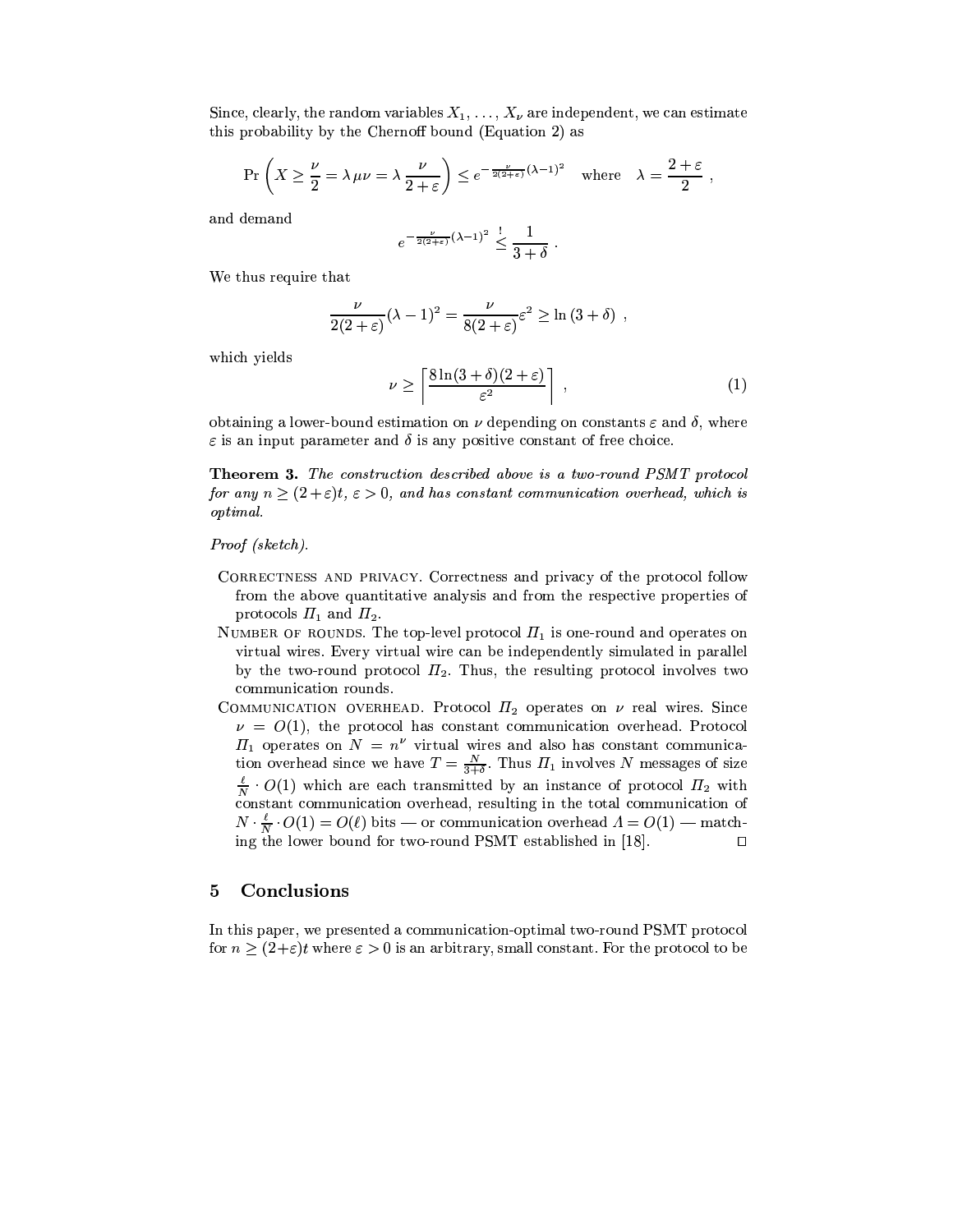communication-optimal, messages of length only polynomial in  $n$  are required. The communication complexity of the protocol is  $O(\ell)$ .

As it follows from the lower bound in [18], communication complexity  $O(\ell)$ can only be achieved if  $n = 2t + \Omega(t)$ . Thus, our protocol is optimally resilient under the constraint of communication complexity  $O(\ell)$ . Our protocol is constructed along the lines of Bracha's player-virtualization technique, systematically extending the player set in order to amplify the resilience of a lower-level protocol.

We also obtained a tight bound on the communication complexity of oneround PSMT for  $n > 3t$ .

Regarding optimizations to our construction, note that our estimation on  $\nu$ is rather conservative since it is based on a rough Chernoff-bound estimation. Experiments computing minimal values  $\nu$  for particular values of  $\varepsilon$  show that much better results can be achieved. However, depending on the particular value of  $\varepsilon$ , our construction may still demand the message size to be a polynomial in *n* of high degree. For example,  $\varepsilon = .6$  yields  $\nu = 3$ ,  $\varepsilon = .3$  yields  $\nu = 11$ , while  $\varepsilon = .1$  yields  $\nu = 83$ .

In some cases, variations of the given construction achieve better results for example, by setting  $\nu = 3$  and applying virtualization recursively. Another possibility, at least in order to non-constructively prove the existence of protocols for smaller message sizes, is to have  $\nu = \Theta(\log n)$  and proceed along the lines of Bracha [6]. We note that in this case constant communication overhead can still be achieved while requiring low-level protocol  $\Pi_2$  to be of lower-thanoptimal resilience, i.e.,  $\nu \geq (2+\alpha)\tau$ , where  $\alpha > 0$  is a constant. Yet another direction worth investigating in order to achieve a lower number of virtual wires, as suggested by one of the reviewers, would be a "de-randomized" choice of sets obtained from short walks on low-degree expander graphs.

## Acknowledgements

We thank the anonymous reviewers for  $TCC$  for their many useful comments. The work of Matthias Fitzi and Matt Franklin was partly supported by a David and Lucile Packard Fellowship for Science and Engineering.

## References

- 1. S. Agarwal, R. Cramer, and R. de Haan. Asymptotically optimal two-round perfectly secure message transmission. In Advances in Cryptology: CRYPTO '06. Springer-Verlag, 2006.
- 2. M. Ben-Or. Another advantage of free choice: Completely asynchronous agreement protocols. In Proceedings of the 2nd ACM Symposium on Principles of Distributed Computing (PODC '83), pages 17-19. ACM, 1983.
- 3. M. Ben-Or, S. Goldwasser, and A. Wigderson. Completeness theorems for noncryptographic fault-tolerant distributed computation. In Proceedings of the 20th Annual ACM Symposium on Theory of Computing (STOC '88), pages 1-10. Springer-Verlag, 1988.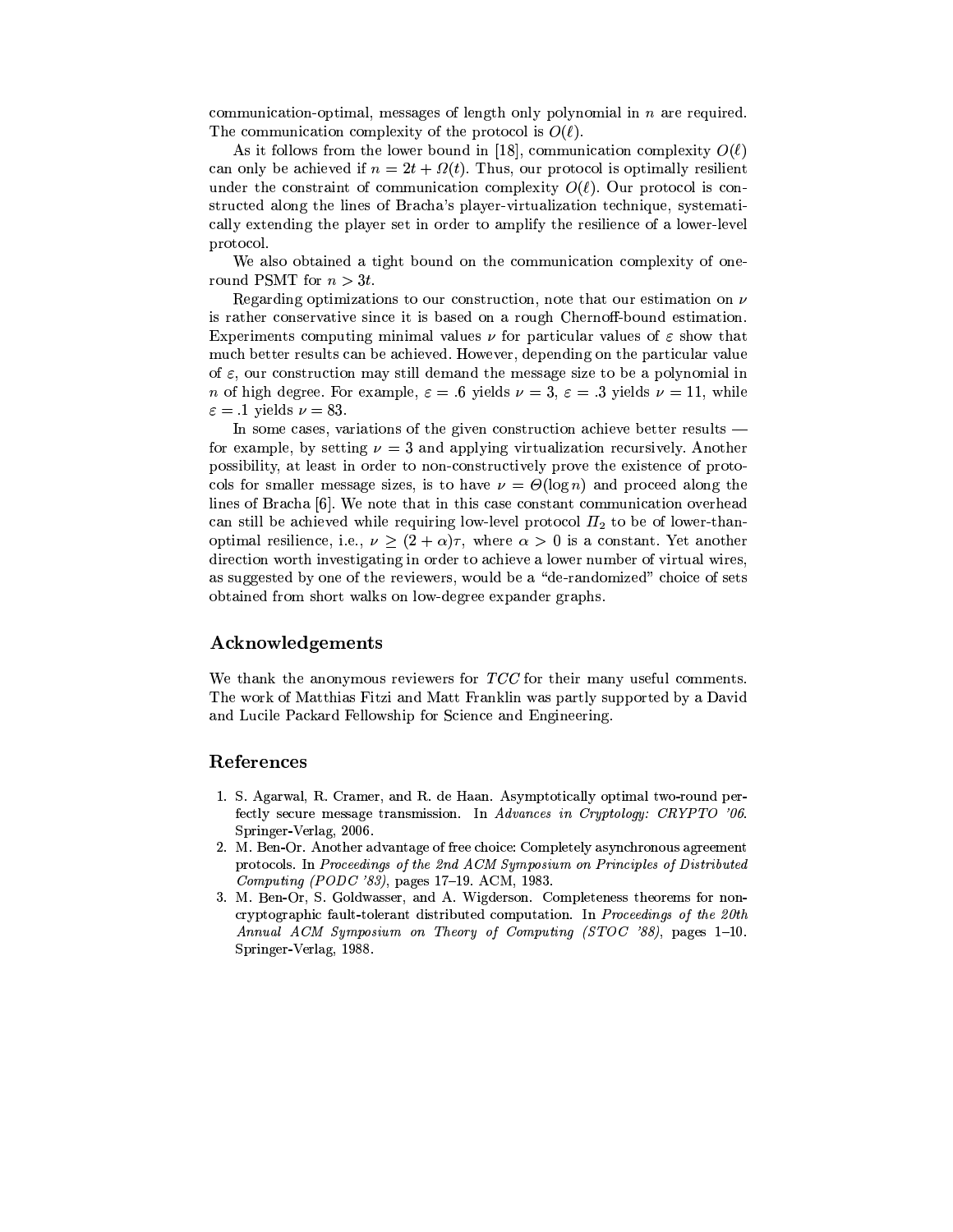- 4. E. Berlekamp and L. Welch. Error correction of algebraic block codes. US Patent 4,633,470.
- 5. P. Berman, J. A. Garay, and K. J. Perry. Bit optimal distributed consensus. In Computer Science Research, pages 313-322. Plenum Publishing Corporation. 1992.
- 6. G. Bracha. An  $O(\log n)$  expected rounds randomized Byzantine generals protocol. Journal of the Association for Computing Machinery, 34(4):910-920, Oct. 1987.
- 7. B. A. Coan and J. L. Welch. Modular construction of a Byzantine agreement protocol with optimal message bit complexity. Information and Computation,  $97(1)$ :61-85, Mar. 1992.
- 8. D. Dolev, C. Dwork, O. Waarts, and M. Yung. Perfectly secure message transmission. *Journal of the ACM*,  $40(1):17-47$ , Jan. 1993.
- 9. C. Dwork, D. Peleg, N. Pippinger, and E. Upfal. Fault tolerance in networks of bounded degree. In Proceedings of the 18th Annual ACM Symposium on Theory of Computing (STOC '86), pages 370-379, 1986.
- 10. O. Goldreich, S. Micali, and A. Wigderson. How to play any mental game. In Proceedings of the 19th Annual ACM Symposium on Theory of Computing  $(STOC 87)$ , pages 218-229, 1987.
- 11. M. Hirt and U. Maurer. Player simulation and general adversary structures in perfect multiparty computation. Journal of Cryptology, 13(1):31-60, Winter 2000.
- 12. W. Hoeffding. Probability inequalities for sums of bounded random variables. Journal of the American Statistical Association, 58(301):13-30, Mar. 1963.
- 13. V. King, J. Saia, V. Sanwalani, and E. Vee. Towards secure and scalable computation in Peer-to-Peer networks. In Proceedings of the 47th Annual IEEE Symposium on Foundations of Computer Science (FOCS '06), 2006.
- 14. L. Lamport, R. Shostak, and M. Pease. The Byzantine generals problem. ACM Trans. Prog. Lang. Syst., 4(3):382-401, July 1982.
- 15. R. Ostrovsky, S. Rajagopalan, and U. Vazirani. Simple and efficient leader election in the full information model. In Proceedings of the 26th Annual ACM Symposium on Theory of Computing (STOC '94), pages 234-242, 1994.
- 16. A. Patra, A. Choudhary, K. Srinathan, and C. Pandu Rangan. Constant phase bit optimal protocols for perfectly secure message transmission. In *Indocrypt '06*, 2006.
- 17. H. Sayeed and H. Abu-Amara. Efficient perfectly secure message transmission in synchronous networks. Information and Communication, 126(1):53-61, 1996.
- 18. K. Srinathan, A. Narayanan, and C. Pandu Rangan. Optimal perfectly secure message transmission. In Advances in Cryptology: CRYPTO '04, volume 3152 of Lecture Notes in Computer Science, pages 545-561. Springer-Verlag, 2004.
- 19. A. C. Yao. Protocols for secure computations. In Proceedings of the 23rd Annual IEEE Symposium on Foundations of Computer Science (FOCS '82), pages 160-164. IEEE. 1982.
- 20. D. Zuckerman. Randomness-optimal sampling, extractors, and constructive leader election. In Proceedings of the 28th Annual ACM Symposium on Theory of Computing (STOC '96), pages 286-295, 1996.

#### $\mathbf A$ **Chernoff Bounds**

Chernoff bounds [12] give bounds on the probability that of n independent Bernoulli trials the outcome deviates form the expected value by a given fraction. Here we present the "upper tail" version.